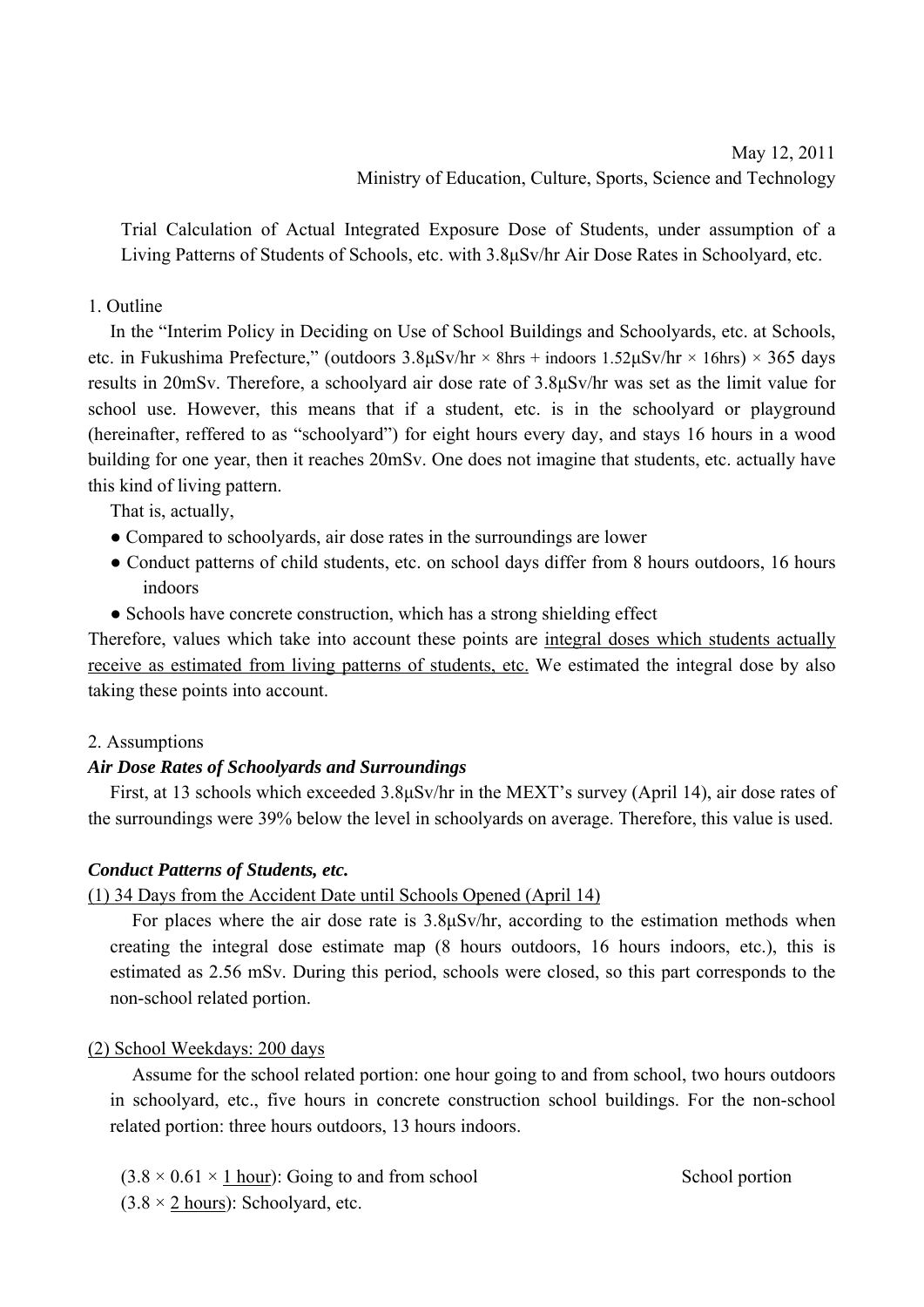| $(3.8 \times 0.1 \times 5$ hours): In school buildings (concrete building) |                    |
|----------------------------------------------------------------------------|--------------------|
| $(3.8 \times 0.61 \times 3 \text{ hours})$ : Outdoors                      | Non-school portion |
| $(3.8 \times 0.61 \times 0.4 \times 13$ hours): Indoors (wooden building)  |                    |

(3) School Holidays: 131 days (165 - 34 days)

As the non-school related portion, assume 8 hours outdoors, 16 hours indoors.

 $(3.8 \times 0.61 \times 8 \text{ hours})$ : Outdoors Non-school portion

 $(3.8 \times 0.61 \times 0.4 \times 16$  hours): Indoors (wood building)

Here, regarding the portion since April 15, the average decay rate shall be considered 0.705, based on soil analysis results of 13 schools which exceeded 3.8μSv/hr in the MEXT's survey (April 14).

3. Results, etc.

Based on the above assumptions, the integral dose in the one year period after the accident occurred, received by students, etc. at schools with a schoolyard air dose rate of 3.8μSv/hr is

#### 9.99 mSv [of this, school related portion 1.67 mSv (approximately 17% of total)]

 That is, even at schools with 3.8μSv/hr which is the limit value for placing restrictions on schoolyard use by the "Interim Policy" the integral dose which students, etc. actually receive is 10 mSv (approximately half of 20 mSv).

Also, approximately 17% of the integral dose is contributed by the school related portion. To reduce the total exposure of students, etc., efforts to reduce exposure in school lives are also important, but this alone has limits. Efforts to reduce exposure outside the school life portion are very important.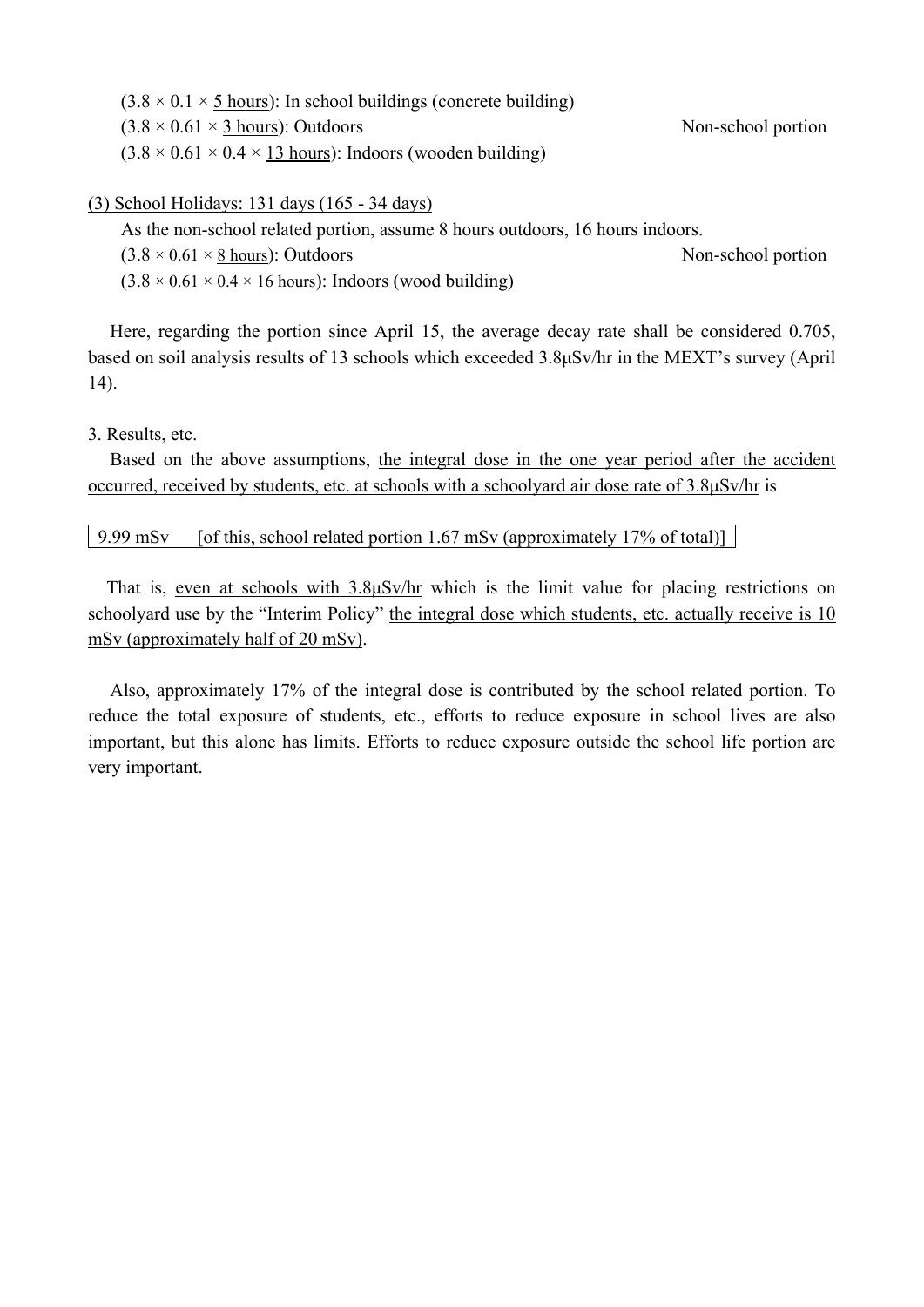

| 9.99           |       |                |        |     |
|----------------|-------|----------------|--------|-----|
| School portion | 1.67  | Non-<br>school | 8.32   | mSv |
|                | 16.7% | portion        | 83.3 % |     |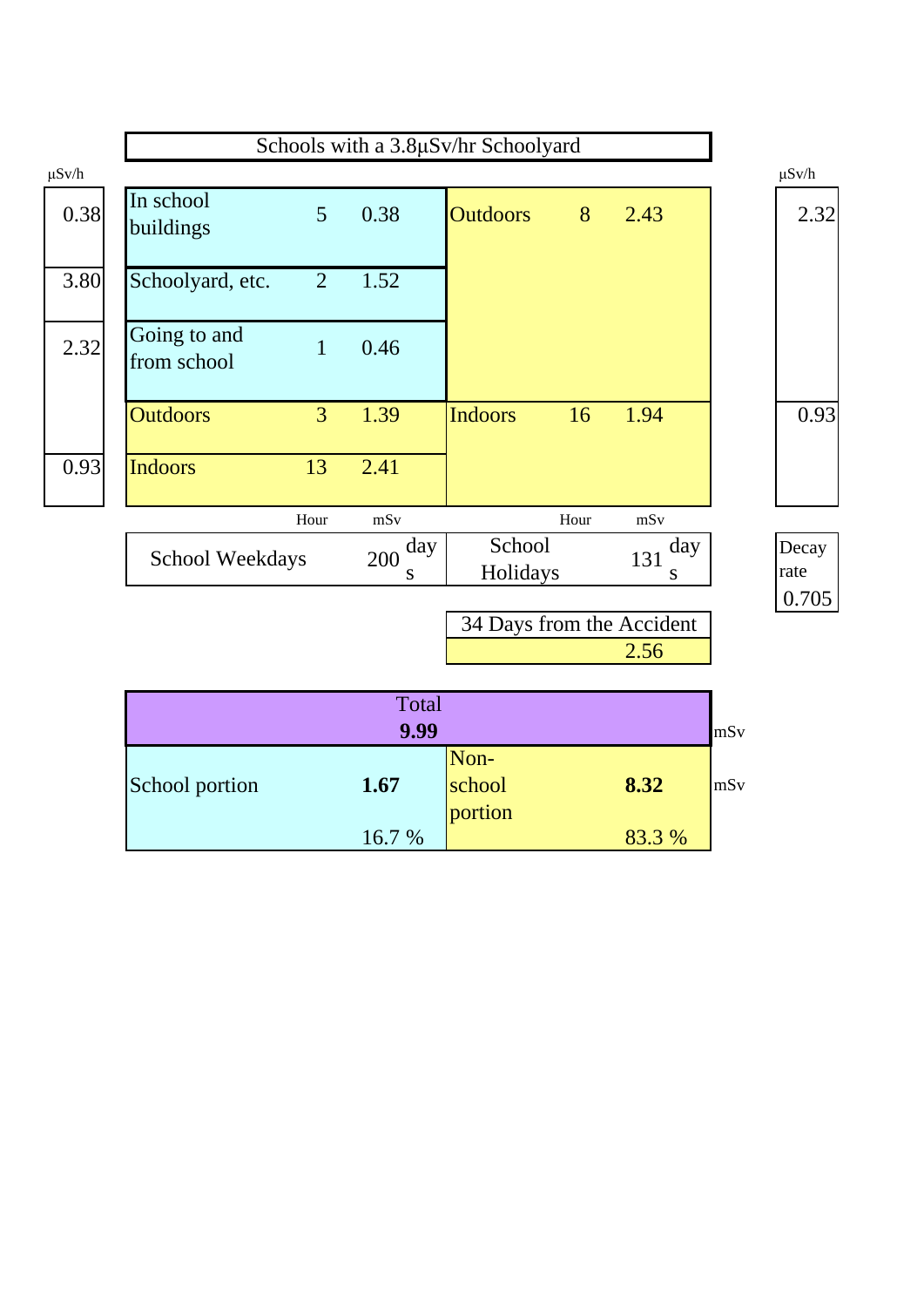# Estimates of Integrated Dose at Each Continuous Monitoring Location based on Measured Values (1/2)

# Reference

| Location<br>Number | Location (Motiroring Area)                                                | From Fukushima Dai-ichi NPP |                  | Starting Date of<br><b>Monitoring Air Dose</b><br>Rate | <b>Estimates of Integrated Dose</b> |                                  | Latest<br>Readings<br>(mSv/h) | <b>Estimates of Integrated</b><br>Dose as of March 11,<br>2012 |
|--------------------|---------------------------------------------------------------------------|-----------------------------|------------------|--------------------------------------------------------|-------------------------------------|----------------------------------|-------------------------------|----------------------------------------------------------------|
|                    |                                                                           | Direction                   | Distance         |                                                        | Sv                                  | Note                             |                               | Sv                                                             |
|                    | (1) Planned evacuation zones                                              |                             |                  |                                                        |                                     |                                  |                               |                                                                |
|                    | 83 Akogi Kunugidaira, Namie Town, Futaba County                           | Northwest                   | 24km             | 2011/3/24                                              | 44.5                                | $\overline{2}$                   | 0.0408                        | 235.4                                                          |
|                    | 81 Akogi Ishikoya, Namie Town, Futaba County                              | Northwest                   | 31km             | 2011/3/24                                              | $25.\overline{3}$                   | $\overline{2}$                   | 0.0349                        | 188.6                                                          |
|                    | 32 Akogi Teshichiro, Namie Town, Futaba County                            | Northwest                   | 31km             | 2011/3/16                                              | 23.8                                | 5                                | 0.0185                        | 110.2                                                          |
|                    | 79 Shimotsushima Kayabuka, Namie Town, Futaba County                      | West-northwest              | 29km             | 2011/3/16                                              | 10.6                                | 5                                | 0.0097                        | 56.2                                                           |
|                    | 31 Tsushima Nakaoki, Namie Town, Futaba County                            | West-northwest              | 30km             | 2011/3/17                                              | 9.9                                 | 5                                | 0.0082                        | 48.2                                                           |
|                    | 34 Tsushima Taikogi, Namie Town, Futaba County                            | West-northwest              | 30km             | 2011/3/19                                              | 4.6                                 | 5<br>$\overline{2}$              | 0.0042                        | 24.2                                                           |
|                    | 21 Kaminogawa, Katsurao Village, Futaba County                            | West-northwest              | 32km             | 2011/3/17                                              | 2.5                                 | 5 <sup>5</sup>                   | 0.0033                        | 18.0                                                           |
|                    | 104 Aza Ochiai, Oaza Ochiai, Katsurao Village, Futaba County              | Northwest                   | 25km             | 2011/4/7                                               | 2.6                                 | 2                                | 0.0018                        | 11.0                                                           |
|                    | 33 Nagadoro, Iitate Village, Soma County                                  | Northwest                   | 33km             | 2011/3/16                                              | 13.7                                | 5 <sup>5</sup>                   | 0.0102                        | 61.7                                                           |
|                    | 62 Kusano Taishido, Iitate Village, Soma County                           | Northwest                   | 39km             | 2011/3/17                                              | $\overline{5.3}$                    |                                  | 0.0063                        | 34.8                                                           |
|                    | 61 Yagisawa, Iitate Village, Soma County                                  | Northwest                   | 36km             | 2011/3/17                                              | 4.3                                 |                                  | 0.0047                        | 26.3                                                           |
|                    | 63 Nimaibashi, Iitate Village, Soma County                                | Northwest                   | 44km             | 2011/3/17                                              | 2.0                                 |                                  | 0.0017                        | 10.0                                                           |
|                    | 46 Yamakiya Mukaideyama, Kawamata Town, Date County                       | West-northwest              | 34km             | 2011/3/17                                              | $\overline{5.5}$                    |                                  | 0.0040                        | 24.2                                                           |
|                    | 36 Yamakiya Onukari, Kawamata Town, Date County                           | West-northwest              | 40km             | 2011/3/20                                              | 3.7                                 | $\mathcal{D}$                    | 0.0034                        | 19.6                                                           |
|                    |                                                                           |                             |                  |                                                        |                                     |                                  |                               |                                                                |
| (2) Other zones    |                                                                           |                             |                  |                                                        |                                     |                                  |                               |                                                                |
|                    | 108 Ohara Daihata, Haramachi Ward, Minami Soma City                       | North-northwest             | 30km             | 2011/4/7                                               | 3.4                                 | $\overline{c}$                   | 0.0026                        | 15.6                                                           |
|                    | 107 Baba Shimonakanouchi, Haramachi Ward, Minami Soma City                | North-northwest             | 25km             | 2011/4/7                                               | 3.0                                 | 2                                | 0.0019                        | 11.9                                                           |
|                    | 6 Nishimachi, Kashima Ward, Minami Soma City                              | North                       | 32km             | 2011/3/17                                              | 0.9                                 |                                  | 0.0010                        | 5.5                                                            |
|                    | 103 Taka Mamegarauchi, Haramachi Ward, Minami Soma City                   | North                       | 20km             | 2011/4/7                                               | 0.7                                 | $\overline{2}$                   | 0.0006                        | 3.5                                                            |
|                    | 7 Terauchi Motoyashiki, Kashima Ward, Minami Soma City                    | North-northwest             | 32km             | 2011/3/17                                              | 0.6                                 | 5                                | 0.0006                        | 3.3                                                            |
|                    | 80 Takamicho, Haramachi Ward, Minami Soma City                            | North                       | 24km             | 2011/3/20                                              | 0.8                                 | $\overline{2}$<br>5 <sup>1</sup> | 0.0004                        | 2.8                                                            |
|                    | Kawabata, Oaza Tsuruzawa, Kawamata Town, Date County                      | Northwest                   | 47 <sub>km</sub> | 2011/3/17                                              | 1.0                                 |                                  | 0.0015                        | 8.1                                                            |
|                    | 78 Tsuruzawa, Kawamata Town, Date County                                  |                             |                  |                                                        |                                     |                                  |                               |                                                                |
|                    |                                                                           | Northwest                   | 48km             | 2011/3/20                                              | 1.2                                 | $\overline{2}$                   | 0.0010                        | 5.7                                                            |
|                    | 37 Ishida Hojizawa, Ryozen Town, Date City                                | Northwest                   | 48km             | 2011/3/31                                              | 3.4<br>2.4                          | $\overline{2}$                   | 0.0038<br>0.0029              | 21.2                                                           |
|                    | 3 Ishida Hikohei, Ryozen Town, Date City<br>102 Tsukidate Town, Date City | Northwest<br>Northwest      | 46km<br>50km     | 2011/3/17                                              |                                     |                                  | 0.0007                        | 16.0                                                           |
|                    |                                                                           |                             |                  | 2011/4/7                                               | 1.5                                 | $\overline{2}$<br>$\mathcal{D}$  |                               | 4.8                                                            |
|                    | 101 Aza Minowa, Oishi, Ryozen Town, Date City                             | Northwest                   | 55km             | 2011/4/7                                               | 1.3                                 |                                  | 0.0006                        | 4.1                                                            |
|                    | 2 Onami Takinoiri, Fukushima City                                         | Northwest                   | 56km             | 2011/3/17                                              | 2.7                                 |                                  | 0.0017                        | 10.6<br>8.7                                                    |
|                    | 88 Hikarigaoka, Fukushima City                                            | West-northwest              | 55km             | 2011/4/3<br>2011/3/16                                  | 2.1<br>1.4                          | 2                                | 0.0014<br>0.0007              | 4.6                                                            |
|                    | 1 Sugitsumacho, Fukushima City<br>85 Arai Harajuku, Fukushima City        | Northwest                   | 62km             | 2011/3/27                                              | 0.5                                 | 5                                | 0.0004                        | 2.4                                                            |
|                    | 77 Kamiogawa, Ogawa Town, Iwaki City                                      | West-northwest              | 66km             | 2011/3/20                                              |                                     | $\mathfrak{2}$                   | 0.0011                        | 6.6                                                            |
|                    | 72 Aza Kitaaramaki, Hisanohama, Hisanohama Town, Iwaki Cit                | Southwest<br>South          | 26km<br>31km     | 2011/3/20                                              | 1.4<br>0.7                          | $\overline{c}$<br>2              | 0.0009                        | 5.0                                                            |
|                    | 44 Aza Yanomezawa, Ohisa, Ohisa Town, Iwaki City                          | South-southwest             | 28km             | 2011/3/17                                              | 1.0                                 |                                  | 0.0005                        | 3.4                                                            |
|                    | 73 Yotsukura Town, Iwaki City                                             | South                       | 35km             | 2011/3/20                                              | 0.6                                 | $\overline{c}$                   | 0.0005                        | 3.0                                                            |
|                    | 74 Takahagi, Ogawa Town, Iwaki City                                       | South-southwest             | 36km             | 2011/3/20                                              | 0.5                                 | 2                                | 0.0005                        | 2.8                                                            |
|                    | 38 Hokita, Shiraiwa, Yotsukura Town, Iwaki City                           | South-southwest             | 34km             | 2011/3/31                                              | 0.7                                 | $\overline{2}$<br>5              | 0.0003                        | 2.0                                                            |
|                    | 75 Uchigomimaya Town, Iwaki City                                          | South-southwest             | 43km             | 2011/3/20                                              | 0.3                                 | $\overline{2}$                   | 0.0003                        | 1.7                                                            |
|                    | 106 Aza Shokangoya, Ojiroi, Kawamae Town, Iwaki City                      | Southwest                   | 30km             | 2011/4/7                                               | 0.2                                 | $\overline{2}$                   | 0.0003                        | 1.6                                                            |
|                    | 84 Saiso, Miwa Town, Iwaki City                                           | Southwest                   | 39km             | 2011/3/26                                              | 0.3                                 | $\mathcal{D}$<br>5               | 0.0002                        | 1.0                                                            |
|                    | 45 Utsukushimori, Yamadaoka, Naraha Town, Futaba County                   | South                       | 20km             | 2011/3/17                                              | 1.2                                 |                                  | 0.0008                        | 4.7                                                            |
|                    | <sup>71</sup> Nawashirogae, Shimokitaba, Hirono Town, Futaba County       | South                       | 23km             | 2011/3/20                                              | 1.0                                 | 2<br>5                           | 0.0005                        | $\overline{3.3}$                                               |
|                    | 11 Aza Shimoda, Ota, Nihonmatsu City                                      | West-northwest              | 43km             | 2011/3/17                                              | 1.2                                 |                                  | 0.0009                        | 5.4                                                            |
|                    | 10 Aza Nakajima, Harimichi, Nihonmatsu City                               | West-northwest              | 44km             | 2011/3/17                                              | 0.9                                 |                                  | 0.0008                        | 4.7                                                            |
|                    | 35 Aza Hagidaira, Tazawa, Nihonmatsu City                                 | West-northwest              | 37km             | 2011/3/19                                              | 0.8                                 | $\mathfrak{2}$                   | 0.0008                        | 4.5                                                            |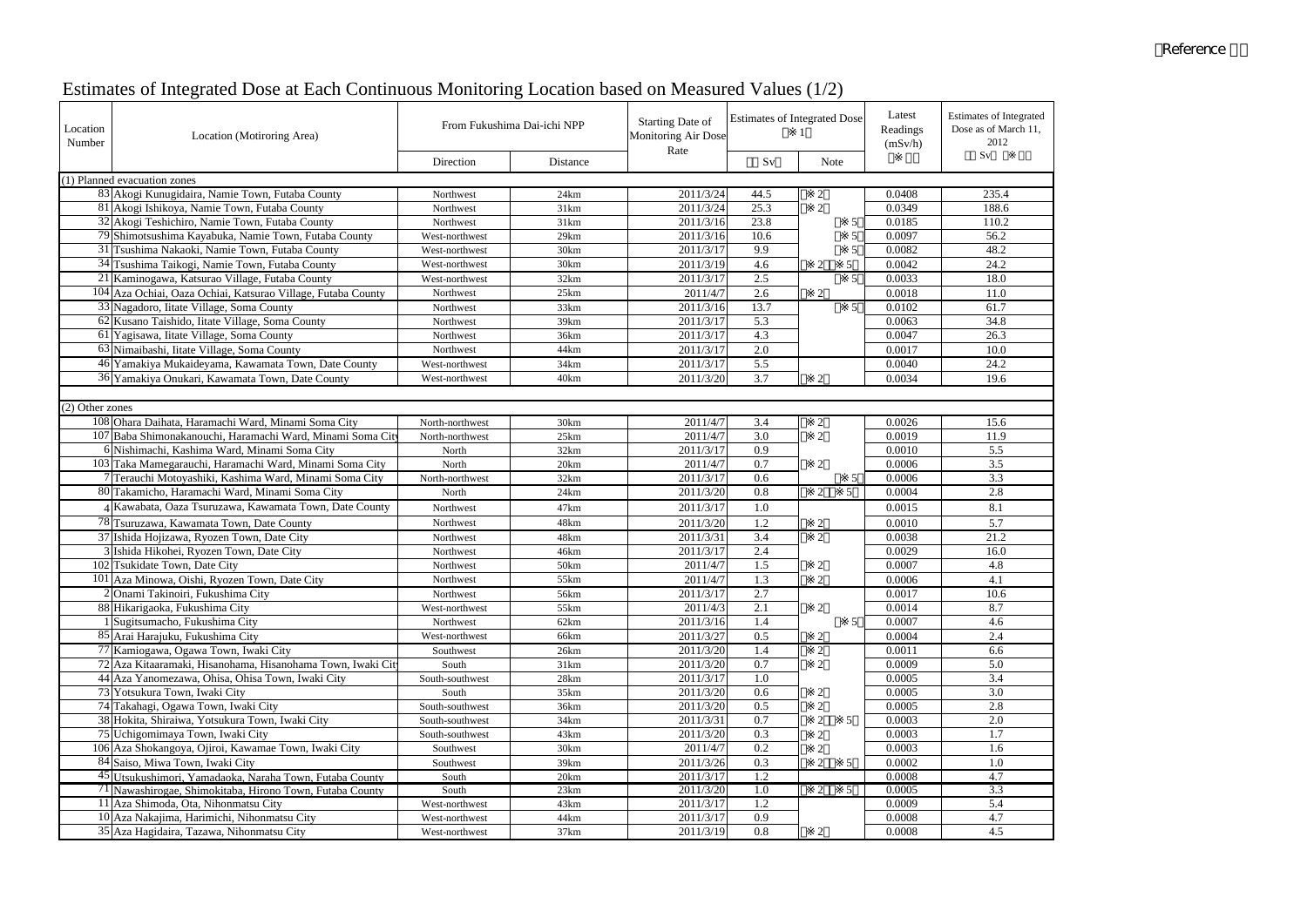# Estimates of Integrated Dose at Each Continuous Monitoring Location based on Measured Values (2/2)

\*1 Shown values are integrated values monitored from 6:00, March 12 through 24:00, April 21. The same estimation method as that used by the Nuclear Safety Commission on March 28, 2011 is used, whereby the values are estimated by multiplying the monitored values by 0.6 in consideration of the reduction effect of wooden buildings (0.4) when staying outdoors for eight hours and indoors for 16 hours.

\*4 Shown values have been obtained by the same method as that mentioned in \*1, while supposing that the latest monitored values [\*3] will stay unchanged on and after April 22.

\*5 For the period where actual values monitored by a simple integrating dosimeter are available, such values are indicated.

| Location<br>Number | Location (Motiroring Area)                                           | From Fukushima Dai-ichi NPP |                  | <b>Starting Date of</b><br>Monitoring Air Dose | <b>Estimates of Integrated Dose</b> |                | <b>Latest Readings</b><br>(mSv/h) | Estimates of Integrated Dose<br>as of March 11, 2012<br>Sv |
|--------------------|----------------------------------------------------------------------|-----------------------------|------------------|------------------------------------------------|-------------------------------------|----------------|-----------------------------------|------------------------------------------------------------|
|                    |                                                                      | Direction                   | Distance         | Rate                                           | Sv                                  | <b>Note</b>    |                                   |                                                            |
|                    |                                                                      |                             |                  |                                                |                                     |                |                                   |                                                            |
|                    | 89 Toyota Town, Koriyama City                                        | West                        | 60km             | 2011/4/3                                       | 2.1                                 | $\overline{2}$ | 0.0017                            | 10.1                                                       |
|                    | 86 Aza Choemonbayashi, Otsuki Town, Koriyama City                    | West                        | 63km             | 2011/3/27                                      | 1.2                                 |                | 0.0012                            | 6.8                                                        |
|                    | 87 Hananouchi, Kamikawauchi, Kawauchi Village, Futaba County         | West-southwest              | 29km             | 2011/3/27                                      | 0.9                                 | 2              | 0.0009                            | 5.1                                                        |
|                    | Aza Hayawata, Kamikawauchi, Kawauchi Village, Futaba<br>76 County    | West-southwest              | 22km             | 2011/3/20                                      | 0.6                                 | 2<br>-5        | 0.0004                            | 2.5                                                        |
|                    | Aza Miyawata, Shimokawauchi, Kawauchi Village, Futaba<br>$43$ County | West-southwest              | 22km             | 2011/3/16                                      | 0.5                                 |                | 0.0004                            | 2.3                                                        |
|                    | 20 Aza Shimo, Niitate, Funahiki Town, Tamura City                    | West                        | 41km             | 2011/3/17                                      | 0.5                                 |                | 0.0012                            | 6.2                                                        |
|                    | 42 Aza Tomioka, Yamane, Tokiwa Town, Tamura City                     | West                        | 33km             | 2011/3/17                                      | 0.8                                 |                | 0.0008                            | 4.3                                                        |
|                    | 15 Aza Kashima, Yamane, Tokiwa Town, Tamura City                     | West                        | 32km             | 2011/3/17                                      | 0.9                                 | .5             | 0.0006                            | 3.6                                                        |
|                    | 41 Furumichi, Miyakoji Town, Tamura City                             | West                        | 21km             | 2011/3/17                                      | 0.7                                 |                | 0.0006                            | 3.5                                                        |
|                    | 14 Aza Uchimachi, Tokiwa, Tokiwa Town, Tamura City                   | West                        | 34km             | 2011/3/17                                      | 0.3                                 |                | 0.0006                            | 3.1                                                        |
|                    | 23 Aza Suityuuchi, Minamiutsushi, Funehiki Town, Tamura City         | West-northwest              | 39km             | 2011/3/17                                      | 0.6                                 |                | 0.0005                            | 3.0                                                        |
|                    | 52 Aza Babakawara, Funehiki, Funehiki Town, Tamura City              | West                        | 41km             | 2011/3/17                                      | 0.2                                 |                | 0.0003                            | 1.7                                                        |
|                    | 22 Aza Ushirota, Kamiutushi, Funehiki Town, Tamura City              | West-northwest              | 35km             | 2011/3/17                                      | 0.5                                 |                | 0.0002                            | 1.4                                                        |
|                    | 105 Furumichi, Miyakoji Town, Tamura City                            | West                        | 25km             | 2011/4/7                                       | 0.3                                 | $\overline{2}$ | 0.0002                            | 1.3                                                        |
|                    | 13 Aza Yakata, Tokiwa Town Nishimuki                                 | West                        | 37km             | 2011/3/17                                      | 0.4                                 |                | 0.0001                            | 0.9                                                        |
|                    | 12 Aza Ozawakawashiro, Funehikimachi, Tamura City                    | West                        | 39km             | 2011/3/17                                      | 0.3                                 |                | 0.0001                            | 0.8                                                        |
|                    | 39 Yamakami-kaminamiki, Souma City                                   | North-northwest             | 41 <sub>km</sub> | 2011/4/1                                       | 0.9                                 | 2<br>-5        | 0.0006                            | 3.7                                                        |
|                    | 5 Nakano-teramae, Souma City                                         | North-northwest             | 42km             | 2011/3/17                                      | 0.6                                 |                | 0.0004                            | 2.5                                                        |
|                    | 51 Ononiimachi-tatemawari, Ono Town, Tamura County                   | West-southwest              | 39km             | 2011/3/17                                      | 0.3                                 |                | 0.0002                            | 1.2                                                        |

To prepare the isogram map of estimated integrated doses, the values for a total of 2,138 locations were used (the 63 locations mentioned above plus the air dose monitoring locations mentioned below [2,075 locations]). (1) Air dose rates observed in the emergency environmental monitoring conducted by Fukushima Prefecture from March 20 to April 21: 91 locations

(2) Air dose rates observed in monitoring conducted by MEXT on April 9 in Katsurao Village and Namie Town: 16 locations

(3) Air dose rates observed within the area covered by the isogram map in the grid survey conducted by Fukushima Prefecture from April 12 to April 16: 1,790 locations

(4) Air dose rates observed inside the 20 km zone in monitoring conducted by MEXT and TEPCO on March 30 and 31, and April 2, 18 and 19: 178 locations

\*2 For locations where the monitoring was started on or after March 19, the dose data for the period from March 16 to the day before the start of monitoring has been derived by assuming that the dose has changed in proportion to changes at Location No. 32, where the steepest dose change has been observed.

\*3 Shown values are the latest air dose rates monitored by the time of the press release at 10:00, April 22. As for locations [\*5] where actual values have been obtained by a simple integrating dosimeter, the values are the integrated values monitored since the time of the previous data sampling divided by the time lapsed.

This table was jointly compiled by the Nuclear Safety Commission, MEXT, and the Nuclear and Industrial Safety Agency.